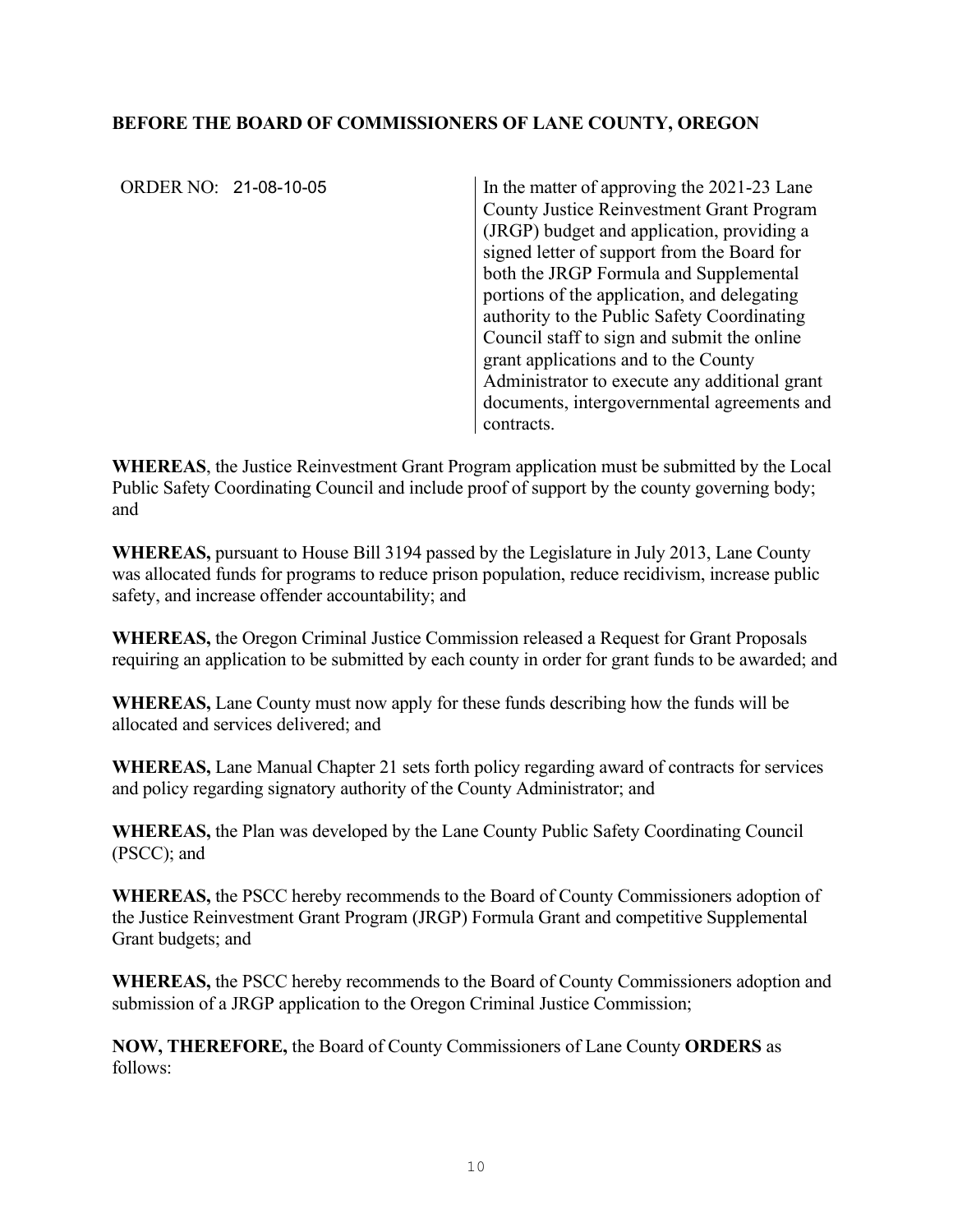- **1.** Accept and approve the 20121-2023 JRGP Budget and application to the State.
- **2.** Provide a letter of support signed by the Chair of the Lane County Board of Commissioners for the JRGP applications.
- **3.** Delegate authority to the Public Safety Coordinating Council staff to sign and submit the electronic grant application.
- **4.** Delegate authority to the County Administrator to execute grant documents, intergovernmental agreements, and contracts listed below related to the 2021-2023 Justice Reinvestment Formula Grant Program for the term of 07/01/2021- 06/30/2023 with potential extension to 12/31/23 if and as needed:

#### **JRGP 2021-23 Formula Grant Contracts**

| <b>Contracts Total</b>                | \$2,887,190  |
|---------------------------------------|--------------|
| <b>Siuslaw Outreach Services</b>      | 39,837.20    |
| Hope and Safety Alliance (Womenspace) | 119,511.60   |
| <b>SASS</b>                           | 119,511.60   |
| Kids' FIRST                           | 119,511.60   |
| <b>American University</b>            | 59,756.00    |
| <b>Equity Emergent Need Fund</b>      | 15,000.00    |
| Equity Training & Facilitation        | 39,158.34    |
| Lane Council of Governments           | 198,406.69   |
| Center for Dialogue & Resolution      | 56,400.00    |
| <b>Bridges for Safety</b>             | 145,275.20   |
| Oregon Judicial Department            | 304,257.32   |
| <b>Sponsors</b>                       | 1,670,564.45 |
|                                       |              |

### **5.** If a Supplemental Grant is awarded, delegate authority to the County Administrator to execute grant documents, intergovernmental agreements, and contracts listed below related to the 2021-2023 Justice Reinvestment Supplemental Grant Program for the term of 07/01/2021-06/30/2023.